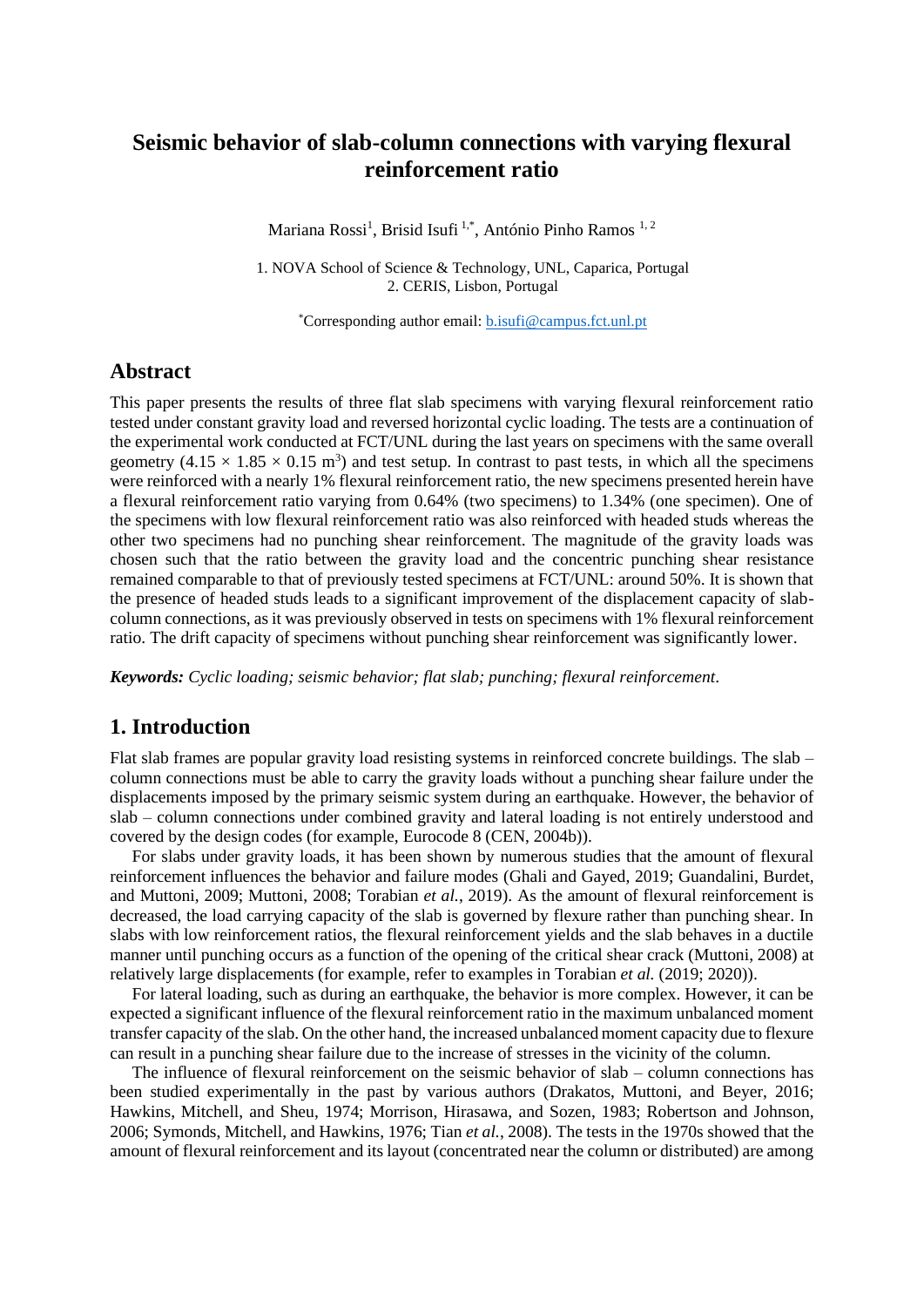the most important factors determining the seismic response of a slab – column connection under lateral loading.

Among the specimens tested by Morrison *et al.* (1983), the flexural reinforcement ratio was the experimental variable (three ratios 0.65%, 0.98% and 1.31% respectively were tested). These three specimens were tested without gravity load. The response was dominated by flexure and no punching occurred in these specimens. Among the six 114 mm thick specimens reported in Robertson and Johnson (2006), four differed by the amount of top flexural reinforcement ratio (0.39%, 0.53% and 0.93% over column width + 3 times slab thickness) and layout. The results of Robertson and Johnson (2006) showed that the increase of the flexural reinforcement ratio can increase the horizontal load (unbalanced moment) capacity, but the deformation capacity can be hindered by punching shear failure. Tian *et al.* (2008) showed that the punching shear capacity and lateral stiffness were both increased with the increase of the flexural reinforcement ratio.

Drakatos *et al.* (2016) tested 13 specimens without punching shear reinforcement and thickness of 250 mm. The experimental variables were the loading history (monotonic versus reversed cyclic), gravity load and the flexural reinforcement ratio (two levels, around 0.8% and 1.6%). Drakatos *et al.* (2016) showed that cyclic loading affects slabs with lower flexural reinforcement ratio more than slabs with high flexural reinforcement ratio. Also, they showed that increasing the reinforcement ratio increases the lateral stiffness of the slab – column connections, but the influence of the flexural reinforcement ratio on the unbalanced moment capacity and deformation capacity depended heavily on the applied gravity load.

The present work takes advantage of a series of tests conducted in the past at NOVA School of Science & Technology on specimens with the same geometry and flexural reinforcement ratio approximately 1% and adds the flexural reinforcement ratio as an experimental variable. All the tests published in Almeida *et al.* (2016) (on specimens without punching shear reinforcement), Isufi *et al.* (2019; 2020) (specimens with headed studs), Almeida *et al.* (2020; 2020) (specimens with stirrups and post-installed bolts) as well as tests reported in Gouveia *et al.* (2019); Inácio *et al.*, (2020) (high strength concrete and fiber reinforced concrete) had the same geometry, approximate gravity load relative to the punching shear resistance, and the same flexural reinforcement detailing. The new tests presented herein contribute to enlarging the database of tests conducted for the purpose of studying the influence of flexural reinforcement in the seismic behavior of slab – column connections. Additionally, the tests pave the way for additional insight based on comparisons with the large number of tests conducted in the past at FCT/UNL under similar conditions but with a fixed value of the flexural reinforcement ratio (1%).

### **2. Experimental program**

#### **2.1. Specimens**

Three specimens with overall dimensions of  $4.15 \times 1.85$  m<sup>2</sup> and thickness 0.15 m were tested. The slabs were designed in an attempt to represent an interior slab-column connection of an office building at 2/3 scale and centered to the specimens, connected to a steel column with a square base section  $0.25 \times 0.25$  $m<sup>2</sup>$  and total height of 2.0 m, with 1.0 m above and below the slab. Longitudinal and shear reinforcement was designed taking into account the experimental campaigns previously developed by Isufi *et al.* (2019) and Almeida *et al*. (2016).

The specimens differed in longitudinal and shear reinforcement: slabs C-Ref-L and C-SSR5-L had the same longitudinal reinforcement ratio of  $\rho = 0.64\%$  but 5 perimeters of studs were installed to C-SSR5-L as punching shear reinforcement. For the top reinforcement, ø12mm bars were placed near the column and ø10mm bars outside the column region in these two specimens. Bottom reinforcement consisted of ø10mm bars. Reinforcing bar placement details for these two specimens (C-Ref-L and C-SSR5-L) are displayed in Figure 1a.

Shear reinforcement installed in C-SSR5-L consisted in five rows of three studs in each side of the column. The top of the studs was connected by rectangular steel bars of  $25 \times 8$  mm<sup>2</sup> for anchorage and to ensure the correct spacing between bars, whereas the bottom of each stud was welded to a  $25 \times 25$ mm<sup>2</sup> bar (Figure 2b). The headed studs were positioned as shown in Figure 2c and twenty-five strain gauges were installed in different studs to obtain strain data during the test.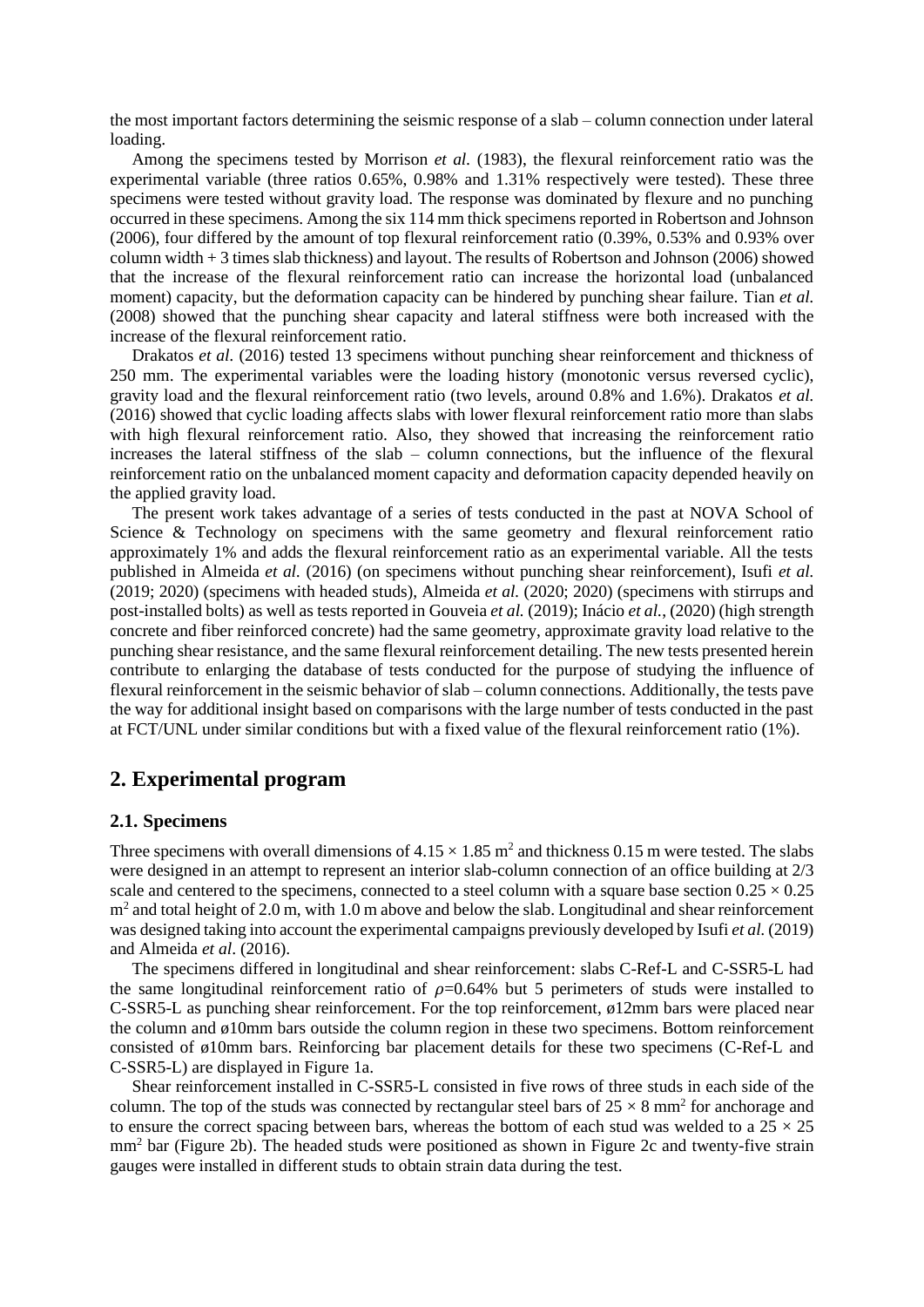The other specimen (C-Ref-H) was designed with a higher longitudinal ratio,  $\rho=1.34\%$ , and no punching shear reinforcement. Bars with ø12mm spaced at 100mm composed the bottom reinforcement in both directions and  $\phi$ 12mm bars were used in the column region with  $\phi$ 10mm bars further from the column. Details are shown in Figure 1b.



Figure 1. Top and Bottom Reinforcement: (a) C-Ref-L and C-SSR5-L; (b) C-Ref-H.



Figure 2. Headed Studs shear reinforcement details and positioning: a) a stud rail; b) bottom heads; c) layout.

Concrete samples were tested for all specimens after casting to acquire information for the concrete strength. The average values obtained for the concrete properties are summarized in Table 1, with  $f_c$ being the average cylinder strength and  $f_{c,\text{cube}}$  the average cube strength.

For all three specimens the nominal concrete cover was 20 mm, but before casting the effective depth was measured in both directions in order to obtain the average values, *d*, displayed in Table 1. The same table displays the total gravity load  $(V_g)$ , including the test setup weight and self-weight of the slab, and also the Gravity Shear Ratio (GSR) obtained as the ratio of  $V_g/V_0$ , in which  $V_0$  is the shear resistance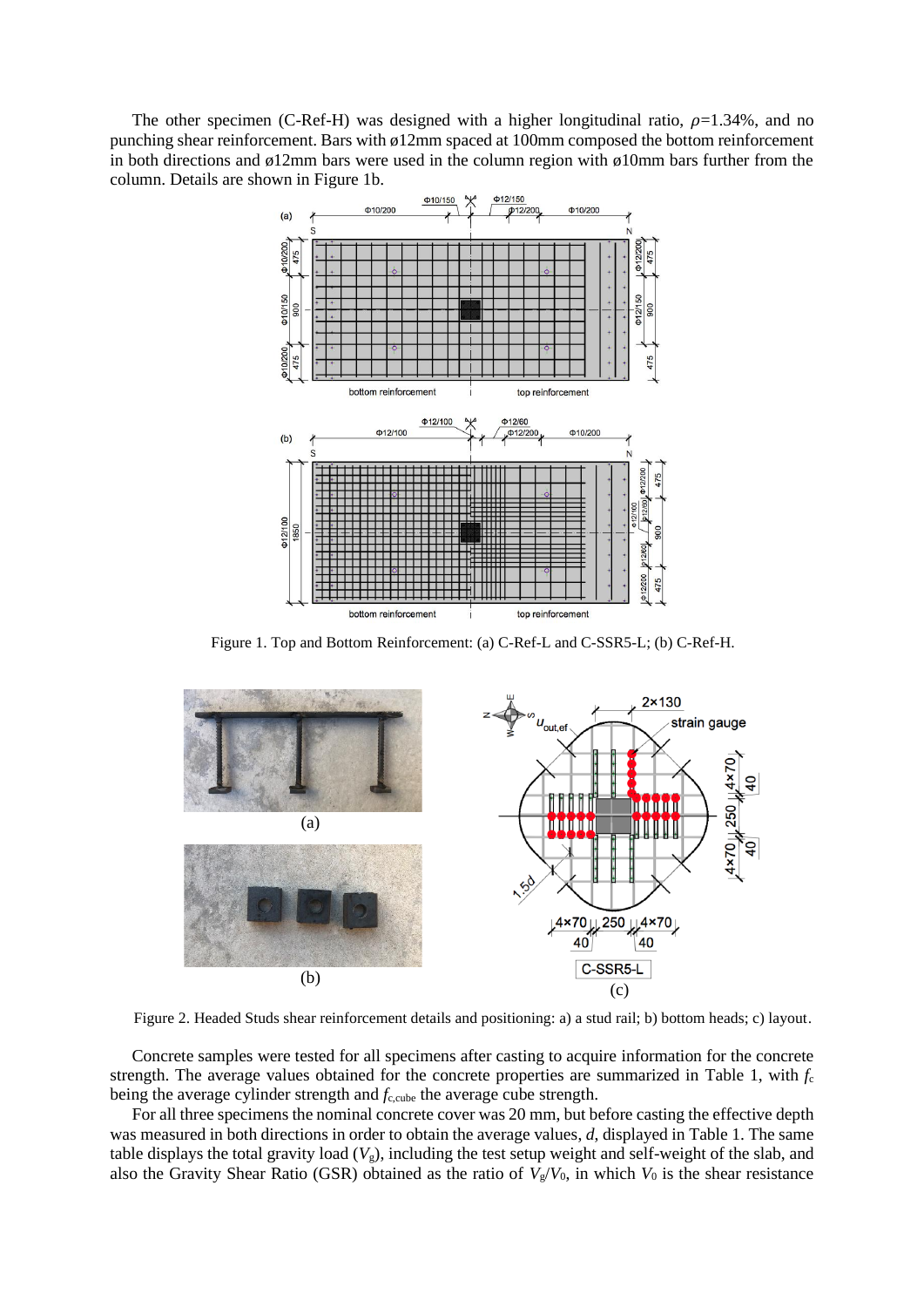without punching shear reinforcement, calculated based on Eurocode 2 (CEN, 2004a) but without partial factors of safety as shown in Eq. (1).

$$
V_0 = 0.18k(100\rho f_c)^{1/3}ud\tag{1}
$$

where  $k = 1 + \sqrt{\frac{200}{d}}$  $\frac{\partial z}{\partial d} \le 2$ ,  $\rho$  is the longitudinal reinforcement ratio,  $f_c$  is the concrete strength, u is the control perimeter distanced  $2d$  from the column and  $d$  is the average effective depth.

| <b>Specimen</b> | $d$ (mm) | $f_c(MPa)$ | $f_{c, cube}$ (MPa) | $V_0$ (kN) | $V_{\rm g}$ (kN) | $GSR$ $(\% )$ |
|-----------------|----------|------------|---------------------|------------|------------------|---------------|
| $C$ -Ref-L      | 117.30   | 31.27      | 2.79                | 284.17     | 165.23           | 58.1%         |
| $C-SSR5-L$      | 117.16   | 46.61      | 3.37                | 324.16     | 181.53           | 56.0%         |
| $C-Ref-H$       | 117.73   | 41.06      | 3.33                | 399.30     | 219.10           | 54.9%         |

Table 1. Specimens details.

#### **2.2. Test setup and instrumentation**

The experimental campaign was conducted at the Heavy Structures Laboratory at FCT/UNL with a test setup previously developed by Almeida *et al.* (2016). The test setup was designed to overcome some limitations of earlier works regarding boundary conditions. The setup at FCT/UNL allows vertical displacements at the edges of the specimens, equal bending moments and shear forces at opposite N-S edges, equal magnitude shear forces, mobility of the line of inflection along the longitudinal direction, resembling continuous flat slabs in the N-S direction. Furthermore, the setup enables the application of high vertical load ratios. For detailed descriptions of the test setup the reader is referred to Almeida et al. (2016); Ramos *et al.* (2017). An elevation view of the test setup is shown in Figure 3a and a photo is shown in Figure 3b.



Figure 3. Test setup: a) elevation view; b) photo.

Eight load points were distributed over the top surface of the specimens in order to apply the gravity load. Every two points were connected to a steel beam which was connected to a hydraulic jack and a load cell to control the applied load. To impose horizontal displacements, the top edge of the column was connected to a mechanical actuator fixed to the reaction wall and the horizontal displacements were measured by a displacement transducer attached to the actuator. The lower end of the column was pinned to the laboratory strong floor.

Fourteen displacements transducers were installed along the N-S and four along the E-W center lines to obtain the vertical displacements (deflections) throughout the test. The test protocol applied to all three specimens was the same as used in previous tests, consisting in first applying the vertical load until the target value  $(V<sub>g</sub>$  in Table 1) was reached, which was then kept constant throughout the entire experiment, and then applying cyclic horizontal displacements with three cycle repetitions for drift ratios under 3.5%, two cycles for a 4.0% drift and only one for the following displacements until 6.0%.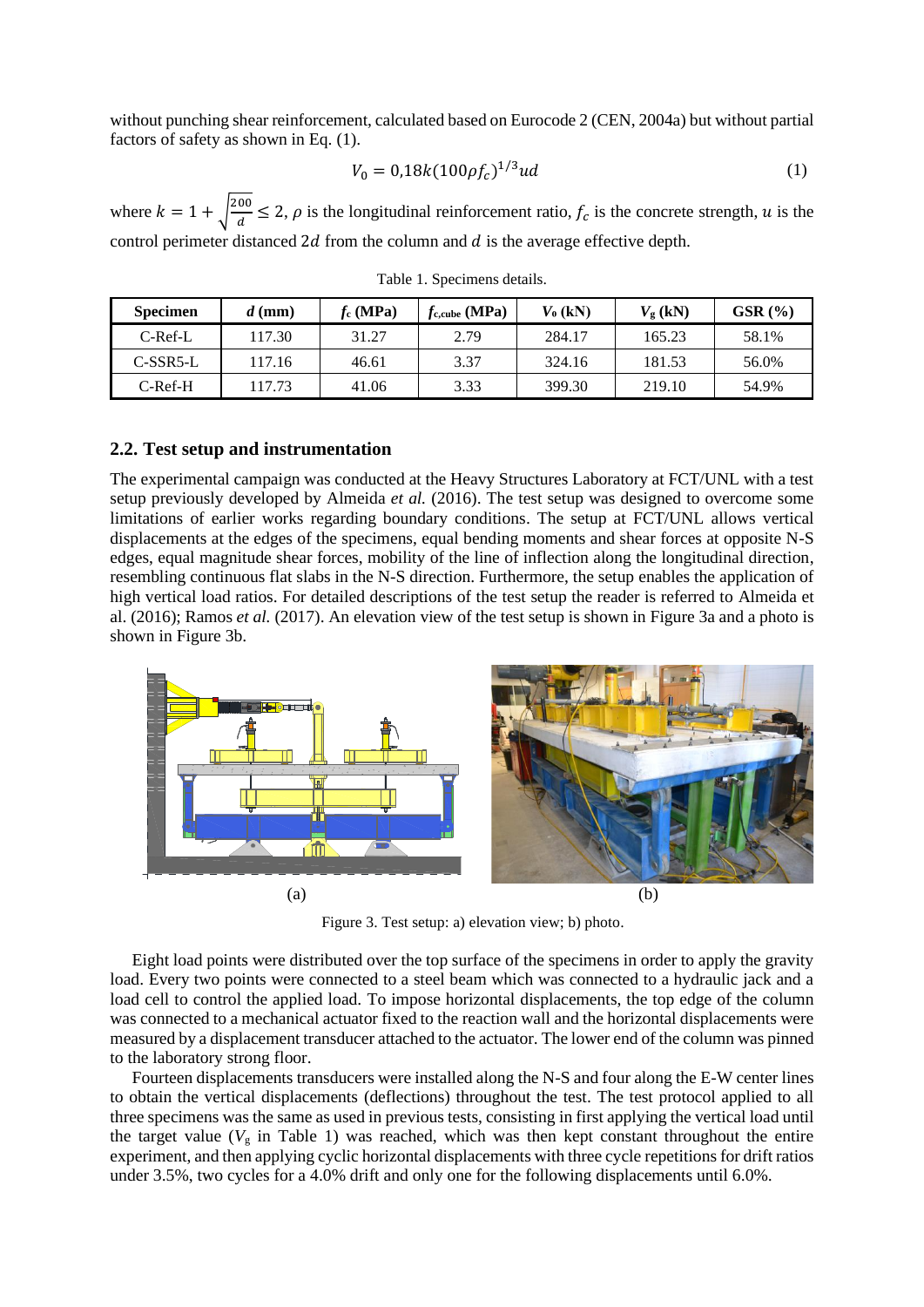# **3. Results**

#### **3.1. Test results**

During the application of gravity load to C-Ref-L some small flexural cracks appeared in the column region and with the beginning of horizontal displacements the existing cracks grew wider and further from the column and new cracks could be noticed in the positive moment region. For the 1.0% cycles new cracks emerged for both positive and negative moments and the concrete cover on the column region started to deteriorate. During the first reversed cycle of the 1.5% drift ratio the specimen failed with a sudden decrease of the horizontal load and brittle punching failure before completing a full cycle.

Similarly, thin flexural cracks emerged near the column of C-SSR5-L with the application of the vertical load. When horizontal displacements started to be imposed existing cracks showed a width and length increase and positive bending moments cracks also started to emerge. As higher drifts were applied all existing cracks presented a growth, but also new ones were noted. At a 2.5% drift ratio some cracks on the bottom side of the slab appeared near the column and also some damage to the concrete cover on both top and bottom surface of the slab was observed. At 6% drift, the specimen was severely cracked and deformed. However, the specimen did not reach failure and the test was stopped at a 6.0% drift ratio due to test setup limitations.

During testing of C-Ref-H, small flexural cracks near the column and in positive bending moment regions emerged with the application of the vertical load. For 0.5% drift ratio, the existing cracks opened more and developed further from the column, as also new cracks appeared on the upper and lower side of the specimen. During 1.0% drift ratios new cracks emerged whereas the existing ones grew in length and thickness and damage to the concrete cover near the column was evident since the first cycle. The specimen failed during the last cycle of the 1.0% drift with a brittle punching shear failure.

### **3.2. Force – displacement relationships**

The force – displacement (and unbalanced moment – drift) relationships are shown in Figure 4 for all three specimens. Note that a different scale of the axes is used in C-SSR5-L for clarity. Figure 4 shows a remarkable difference in the behavior of specimen C-Ref-L and the similar specimen C-SSR5-L but with shear reinforcement. While C-Ref-L failed before completing a full 1.5% drift cycle, specimen C-SSR5-L had a stable response with significant post-elastic yielding in the force – displacement relationship until the end of the test after 6% drift.

The behavior of C-SSR5-L was similar to that of specimens previously tested in Isufi *et al.* (2019) with headed studs shear reinforcement and higher flexural reinforcement ratio (approximately 1%), except that the yielding plateau in Figure 4 corresponds to a lower horizontal force (unbalanced moment) compared to the counterpart specimens in Isufi *et al.* (2019).

Comparing the two specimens without punching shear reinforcement (Figure 4) it is observed that the ultimate drift capacities were comparable: while C-Ref-H failed at 1% drift, specimen C-Ref-L failed during the first excursion towards negative 1.5% drift, without being able to complete a full cycle at 1.5% drift. It is noticeable from Figure 4 that the behavior of C-Ref-H with higher flexural reinforcement ratio and higher gravity load deteriorated earlier, even though the ratio  $V_g/V_0$  was almost the same for both specimens (Table 1). This observation indicates that in addition to GSR (the ratio  $V_g/V_0$ ), flexural capacity influences the response under lateral loading as well.

Two previously tested similar specimens with intermediate flexural reinforcement ratio (approximately 1%) failed at 1.0% drift (specimen C-50 in (Almeida *et al*., 2016) and specimen C-Ref in (Isufi *et al.*, 2019)) and exhibited a behavior that fits between that of C-Ref-L and C-Ref-H.

Table 2 summarizes the maximum horizontal force applied to the top of the column and the respective unbalanced moment (obtained by simply multiplying the horizontal force by the column total height) and the drift ratio corresponding to the maximum horizontal force. The maximum drift ratio attained by the specimen is also shown in Table 2.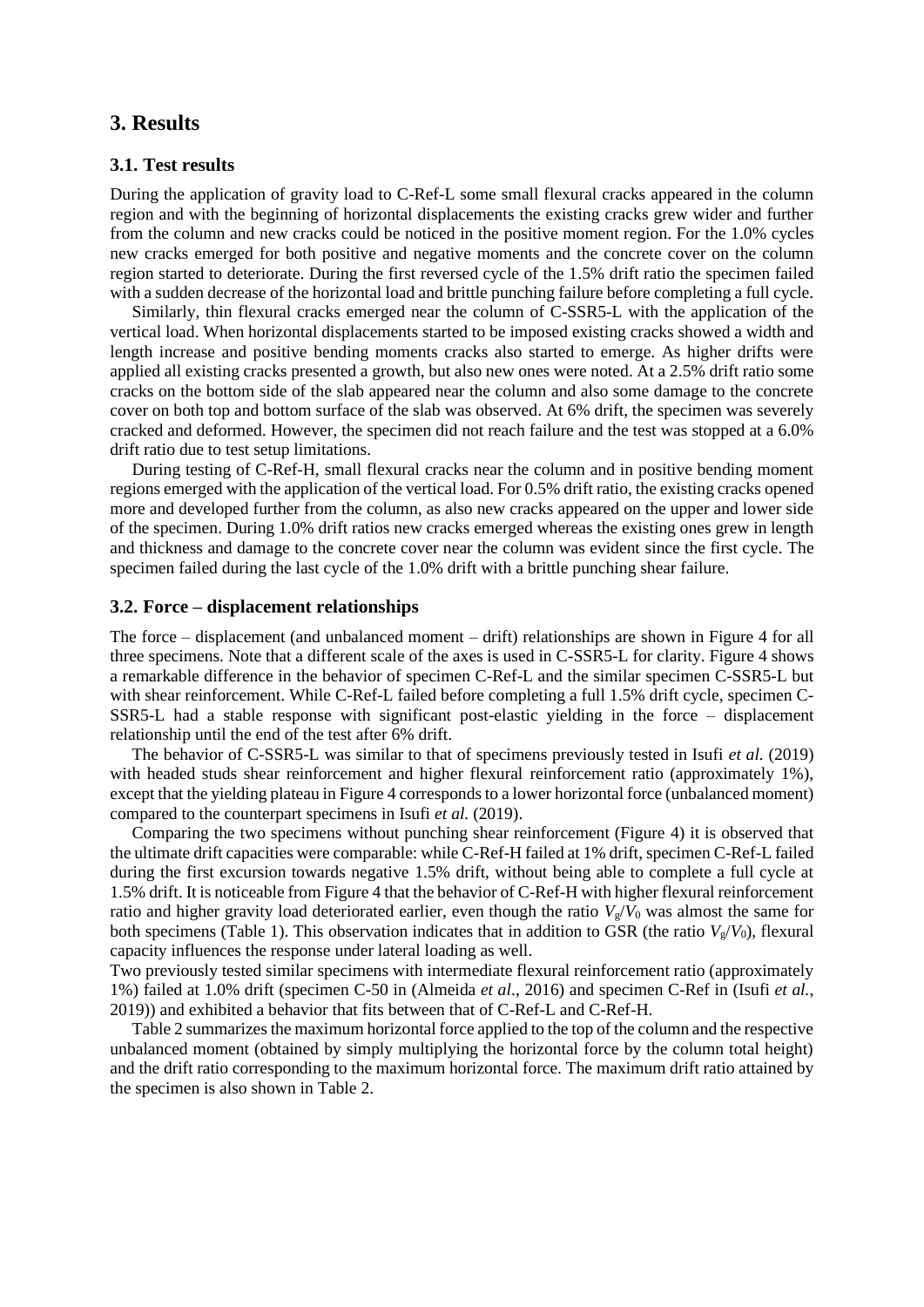

Figure 4. Force – displacement and unbalanced moment – drift relationships.

| Table 2. Horizontal forces and failure drifts. |  |
|------------------------------------------------|--|
|------------------------------------------------|--|

| <b>Specimen</b> | Max. Horizontal<br>Force (kN) | Max. Unbalanced<br>Moment (kNm) | Drift at max.<br>unbalanced moment | <b>Maximum Drift</b> |
|-----------------|-------------------------------|---------------------------------|------------------------------------|----------------------|
| $C$ -Ref-L      | 36.40                         | 72.80                           | 1.50%                              | 1.50%                |
| $C-SSR5-L$      | 41.92                         | 83.84                           | 3.00%                              | 6.00%                |
| $C-Ref-H$       | 44.08                         | 88.16                           | $-1.00\%$                          | .00%                 |

### **3.3. Deflections**

The deflections obtained by the displacement transducers for the first cycle of each drift are displayed in Figure 5. Slab C-SSR5-L had the highest displacement for this first step, but the vertical load applied to this slab was higher than the one imposed to C-Ref-L. Even though the highest gravity load was for C-Ref-H, the higher longitudinal reinforcement ratio resulted on this slab suffering the smallest vertical displacement for gravity loading.

When horizontal displacements were imposed, the deflections increased due to the stiffness loss caused by the cyclic loading and unbalanced moments. Due to the gravity loading phase, C-SSR5-L started with larger displacements than C-Ref-L but this difference was reduced with bigger drifts and the differences between the two specimens until failure of C-Ref-L were small. For C-Ref-H, with higher flexural reinforcement ratio, the displacement increase for consecutive cycles was smaller compared to that of the other specimens.

Although specimen C-Ref-H had lower deflections, it failed during a lower drift ratio than the other specimens, as seen in Table 2, with a brittle failure.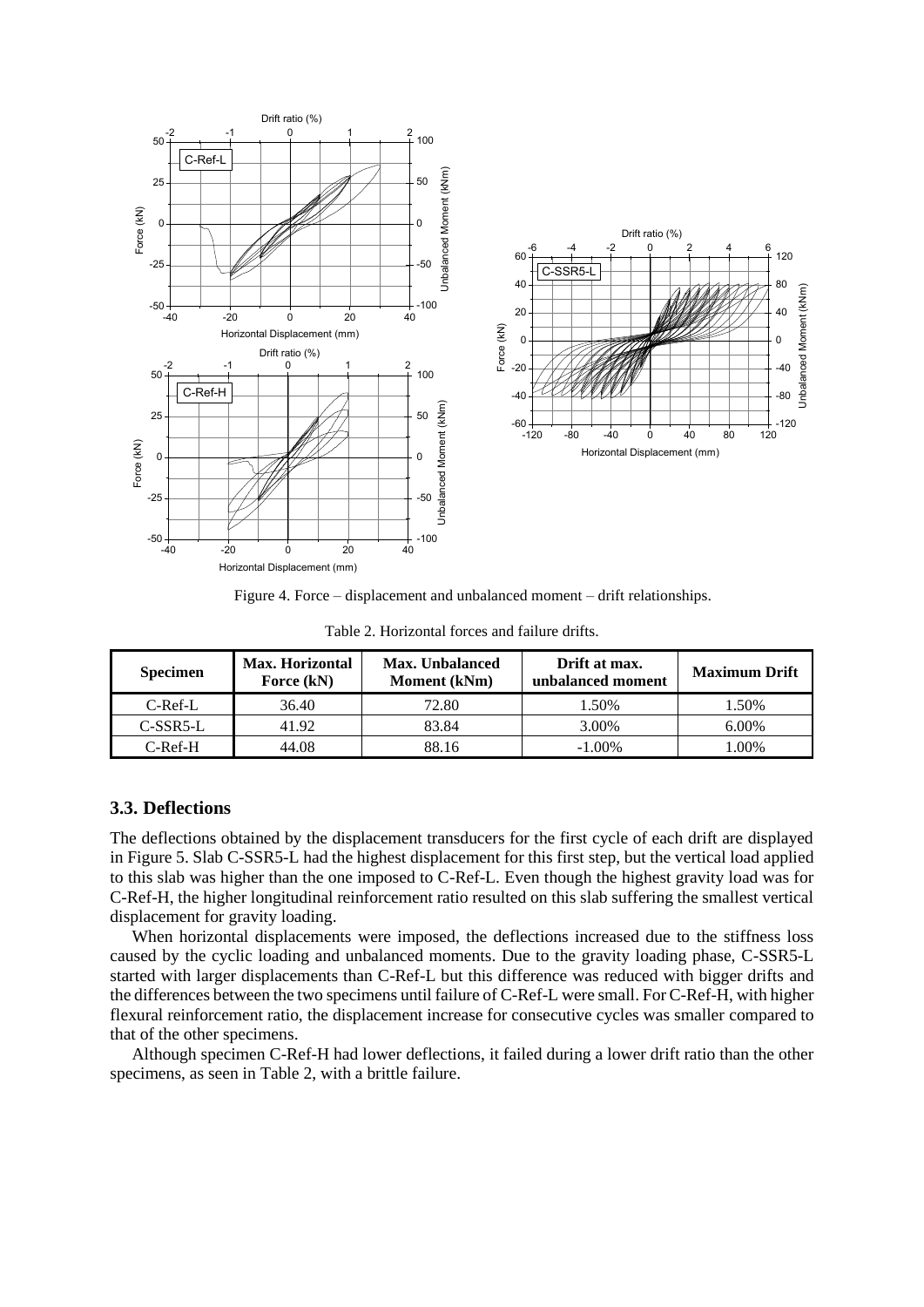

Figure 5. Deflection profiles along N-S direction.

# **4. Conclusions**

The combined vertical and reversed horizontal cyclic loading tests of three slab – column specimens were briefly described. The purpose of the tests was to study the influence of slab's flexural reinforcement ratio in the seismic behavior of slab – column connections. One of the specimens, with flexural reinforcement ratio 0.64%, was reinforced with headed studs against punching shear failure whereas the other two specimens, one with flexural reinforcement ratio 0.64% and the other with 1.34% were without shear reinforcement.

In accordance with past experimental results, it was shown that the provision of headed studs can lead to a significant enhancement of the ultimate drift capacity under lateral loading. Punching failure was avoided in the specimen with headed studs shear reinforcement until the end of the test at 6% drift, which is well above drifts expected in practice for reinforced concrete buildings subjected to earthquakes. The specimens without shear reinforcement failed at drifts around 1%, similar to previously tested similar specimens with intermediate flexural reinforcement ratio (approximately 1%).

The specimens without shear reinforcement (including C-50 and C-Ref previously reported in the literature with intermediate reinforcement ratio) had approximate values of the gravity shear ratio (GSR) and they failed at comparable ultimate drifts (around 1% drift, with the exception of C-Ref-L which completed a half-cycle at 1.5% drift). However, it was shown that the seismic behavior deteriorated with the increase of the flexural reinforcement ratio, indicating that the flexural reinforcement influences the behavior of slab – column connections under seismic loading in addition to GSR.

## **Acknowledgements**

This work received support from Fundação para a Ciência e Tecnologia – Ministério da Ciência, Tecnologia e Ensino Superior through project PTDC/ECI-EST/ 30511/2017. The authors wish to thank CONCREMAT for producing the specimens.

### **References**

Almeida, A. F. O., Alcobia, B., Ornelas, M., Marreiros, R., and Ramos, A. P. (2020). Behaviour of reinforcedconcrete flat slabs with stirrups under reversed horizontal cyclic loading. Magazine of Concrete Research, 72(7), 339–356. https://doi.org/10.1680/jmacr.18.00209